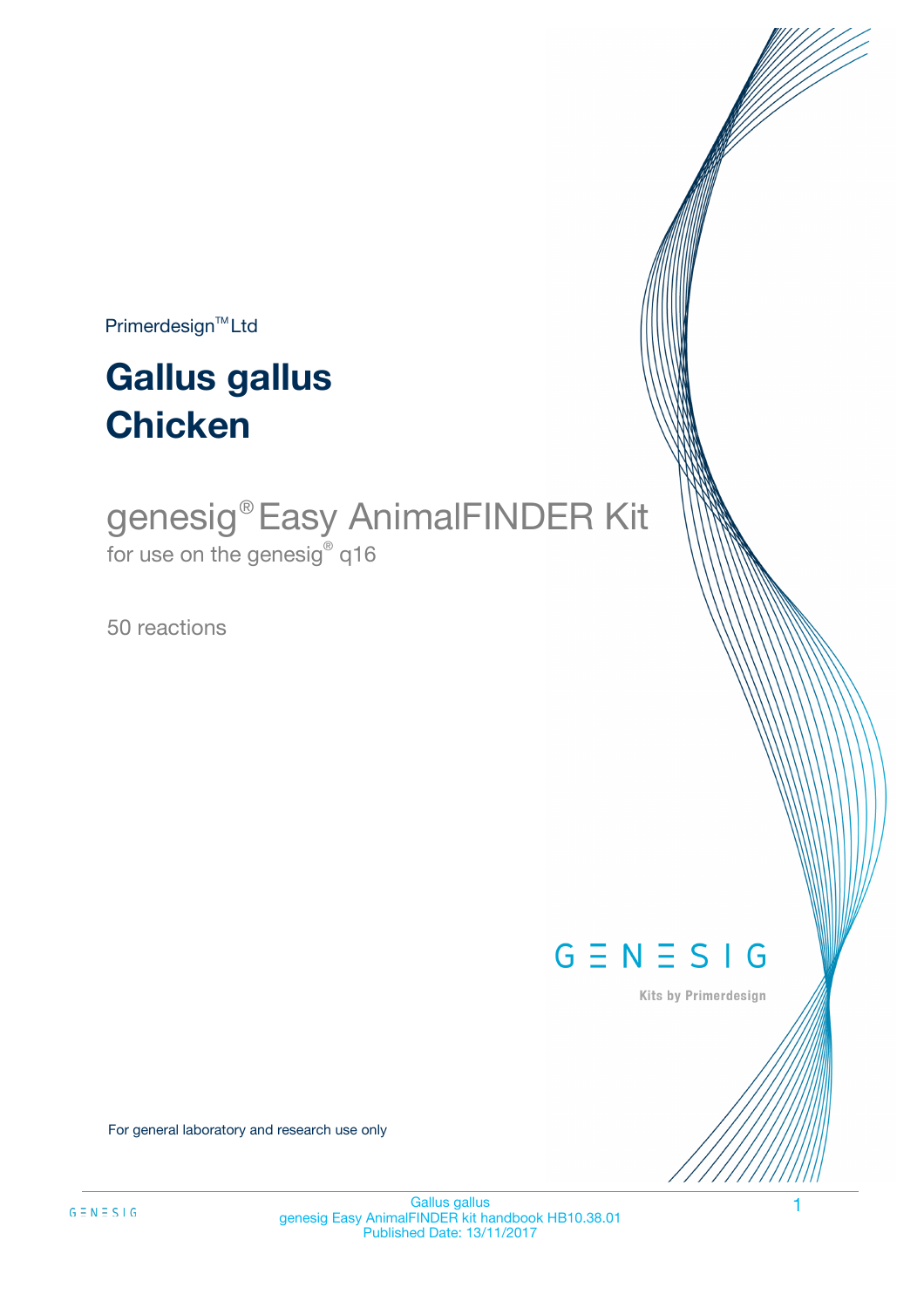## genesig $^{\circledR}$ Easy: at a glance guide

## **For each DNA test**

| Component              | <b>Volume</b> | Lab-in-a-box pipette |  |
|------------------------|---------------|----------------------|--|
| Chicken reaction mix   | 10 µl         |                      |  |
| <b>Your DNA sample</b> | 10 µl         |                      |  |

## **For each positive control**

| Component                 | Volume          | Lab-in-a-box pipette |  |
|---------------------------|-----------------|----------------------|--|
| Chicken reaction mix      | 10 <sub>µ</sub> |                      |  |
| Positive control template | $10 \mu$        |                      |  |

### **For each negative control**

| Component            | Volume          | Lab-in-a-box pipette |  |
|----------------------|-----------------|----------------------|--|
| Chicken reaction mix | 10 <sub>µ</sub> |                      |  |
| <b>Water</b>         | 10 <sub>µ</sub> |                      |  |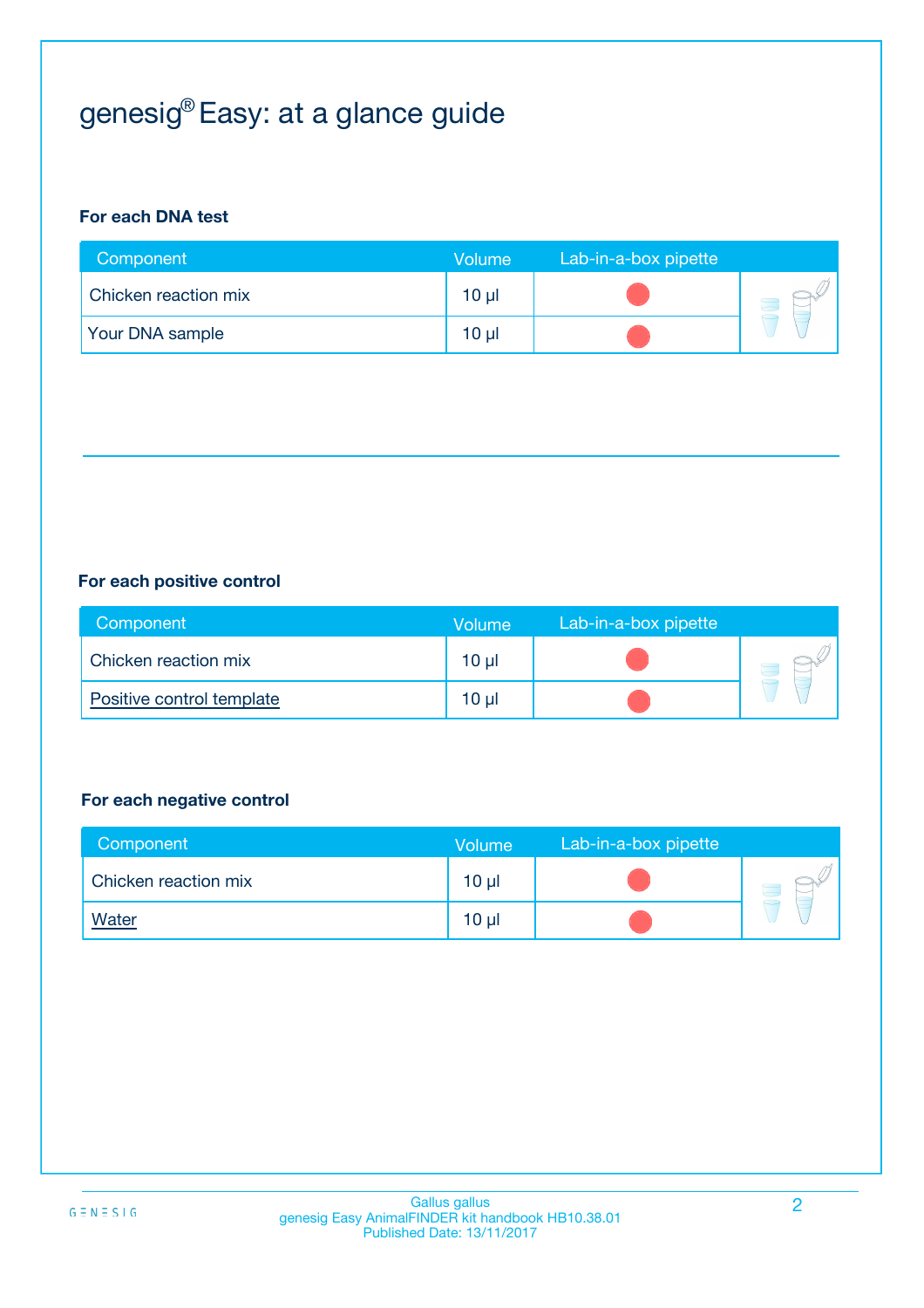## Kit Contents



## Reagents and equipment to be supplied by the user

## **genesig® q16 instrument**

### **genesig® Easy DNA/RNA Extraction Kit**

This kit is designed to work well with all processes that yield high quality DNA but the genesig Easy extraction method is recommended for ease of use.

### **genesig® Lab-In-A-Box**

The genesig Lab-In-A-Box contains all of the pipettes, tips and racks that you will need to use a genesig Easy kit. Alternatively if you already have these components and equipment these can be used instead.

 $G \equiv N \equiv S \mid G$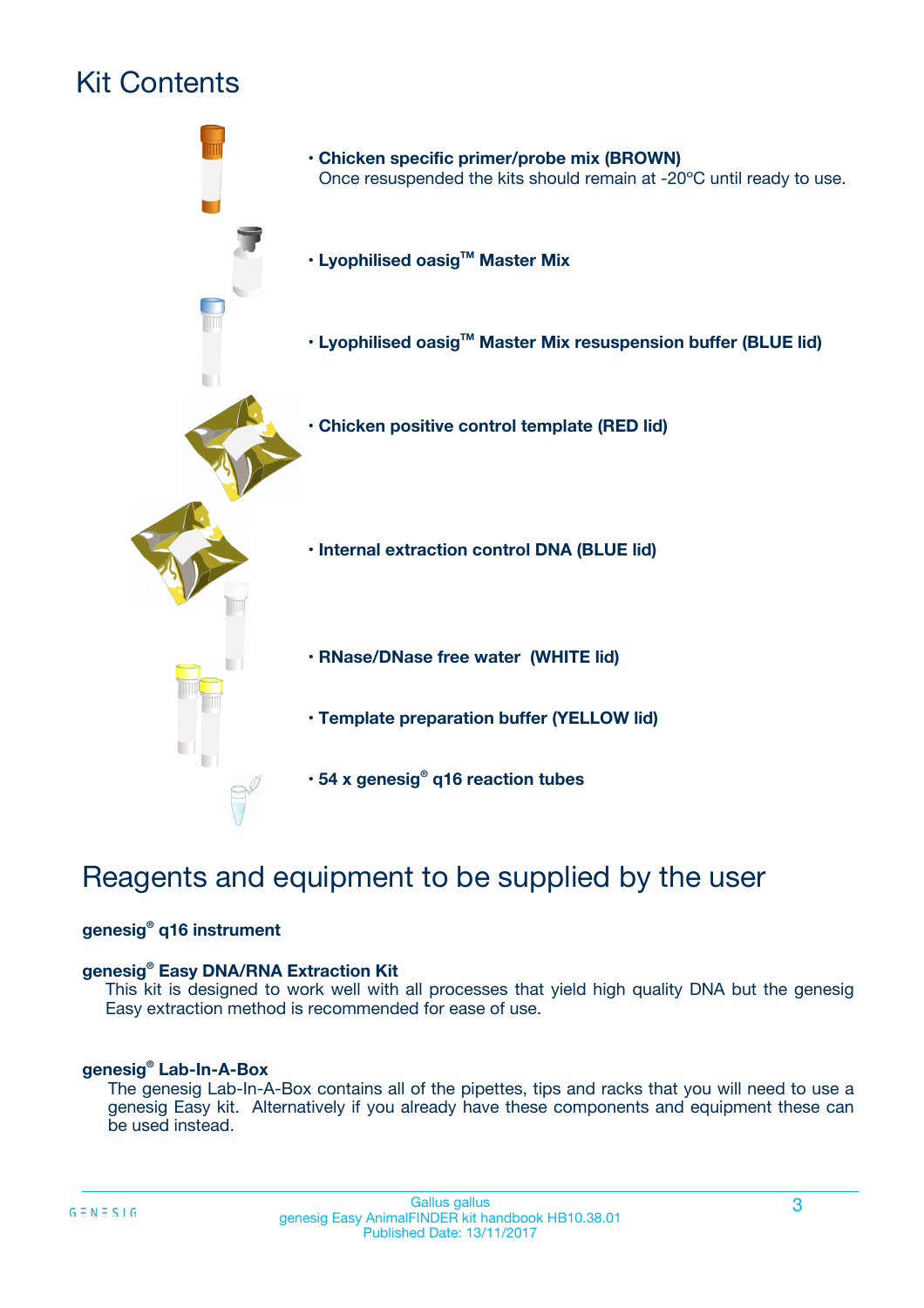## Step-by-step guide

## 1. Create your reaction mix



Use the blue pipette to transfer 500µl**\*** of the oasig Master Mix resuspension buffer into the tube of lyophilised oasig Master Mix and mix well by gently swirling. Then transfer all of that master mix into the brown tube labelled Chicken primers/probe.

**\***Transfering 525µl of the oasig Master Mix resuspension buffer to your oasig Master Mix (instead of the 500µl recommended above) will enable you to take full advantage of the 50 reactions by accounting for volume losses during pipetting. In order to do so with the genesig Easy fixed volume pipettes use 1x blue, 2x red and 1x grey pipettes to make the total volume. Please be assured that this will not adversely affect the efficiency of the test.

Cap and shake tube to mix. A thorough shake is essential to ensure that all components are resuspended. **Failure to mix well can produce poor kit performance.**

Leave to stand for 5 minutes. Now your reaction mix is ready to use.

Store the reaction mix in the freezer from hereon.

#### Top tip

- Ensure that the reaction mix is mixed thoroughly before each use by shaking.
- **•** Once resuspended do not expose genesig Easy kit to temperatures above -20°C for longer than 30 minutes at a time.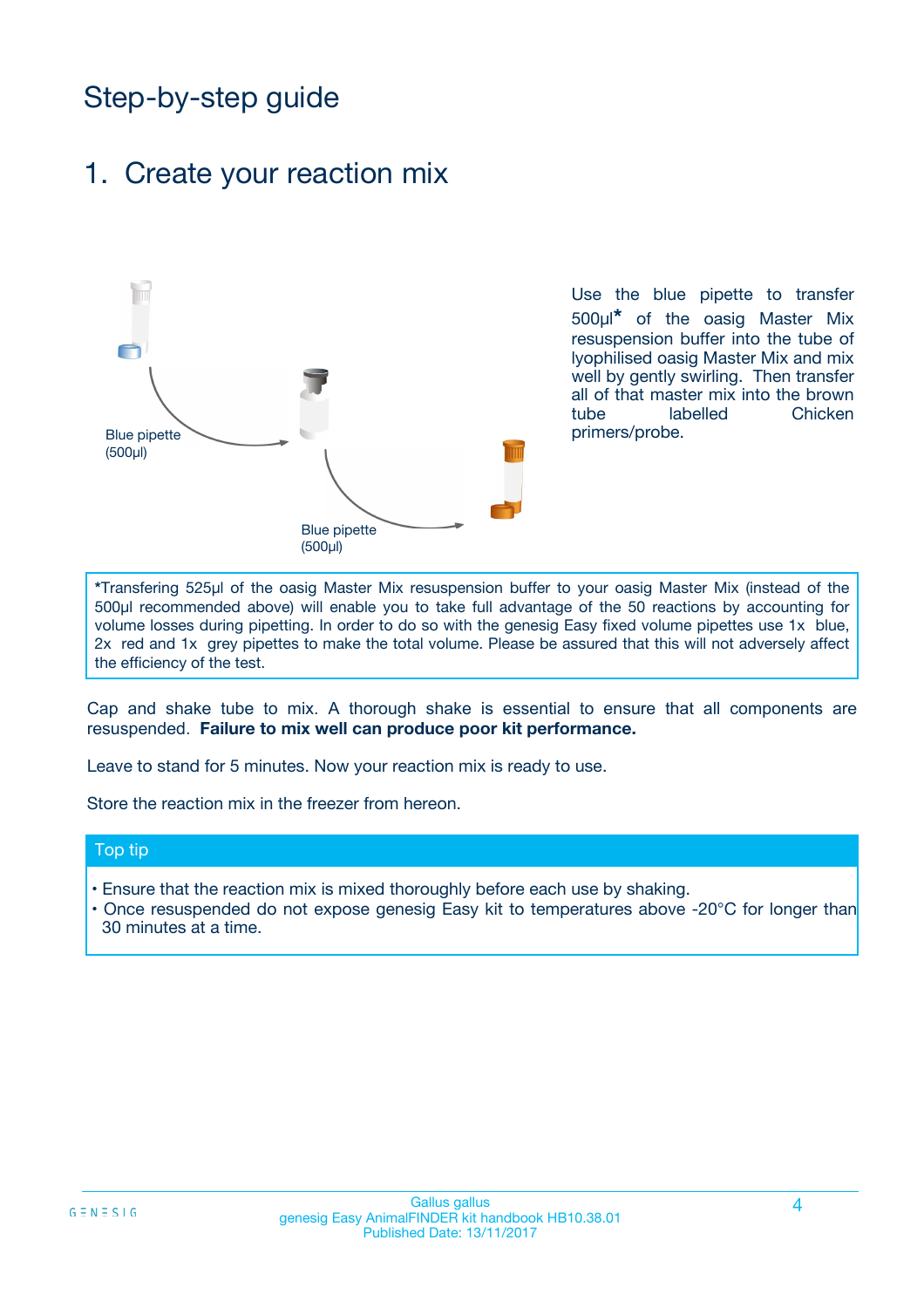## 2. Internal extraction control



Use the blue pipette to transfer 1000µl (2 x 500µl) of template preparation buffer into the Internal Extraction Control DNA tube. Cap and shake tube to mix.

Your kit contains Internal Extraction Control DNA. This is added to your biological sample at the beginning of the DNA extraction process. It is extracted along with the DNA from your target of interest. The q16 will detect the presence of this Internal Extraction Control DNA at the same time as your target. This is the ideal way to show that your DNA extraction process has been successful.

### **If you are using an alternative extraction kit:**

Use the red pipette to transfer 10µl of Internal Extraction Control DNA to your sample **after** the lysis buffer has been added then follow the rest of the extraction protocol.

#### **If you are using samples that have already been extracted:**

Use the grey pipette to transfer 5µl of Internal Extraction Control DNA to your extracted sample.

## 3. Add reaction mix to all reaction tubes



For every reaction to be run, use the red pipette to add 10µl of your Chicken reaction mix to every tube.

#### Top tip

- Always pipette the reaction mix directly into the bottom of the tube.
- You can label the tube lids to aid your reaction setup but avoid labelling tube sides.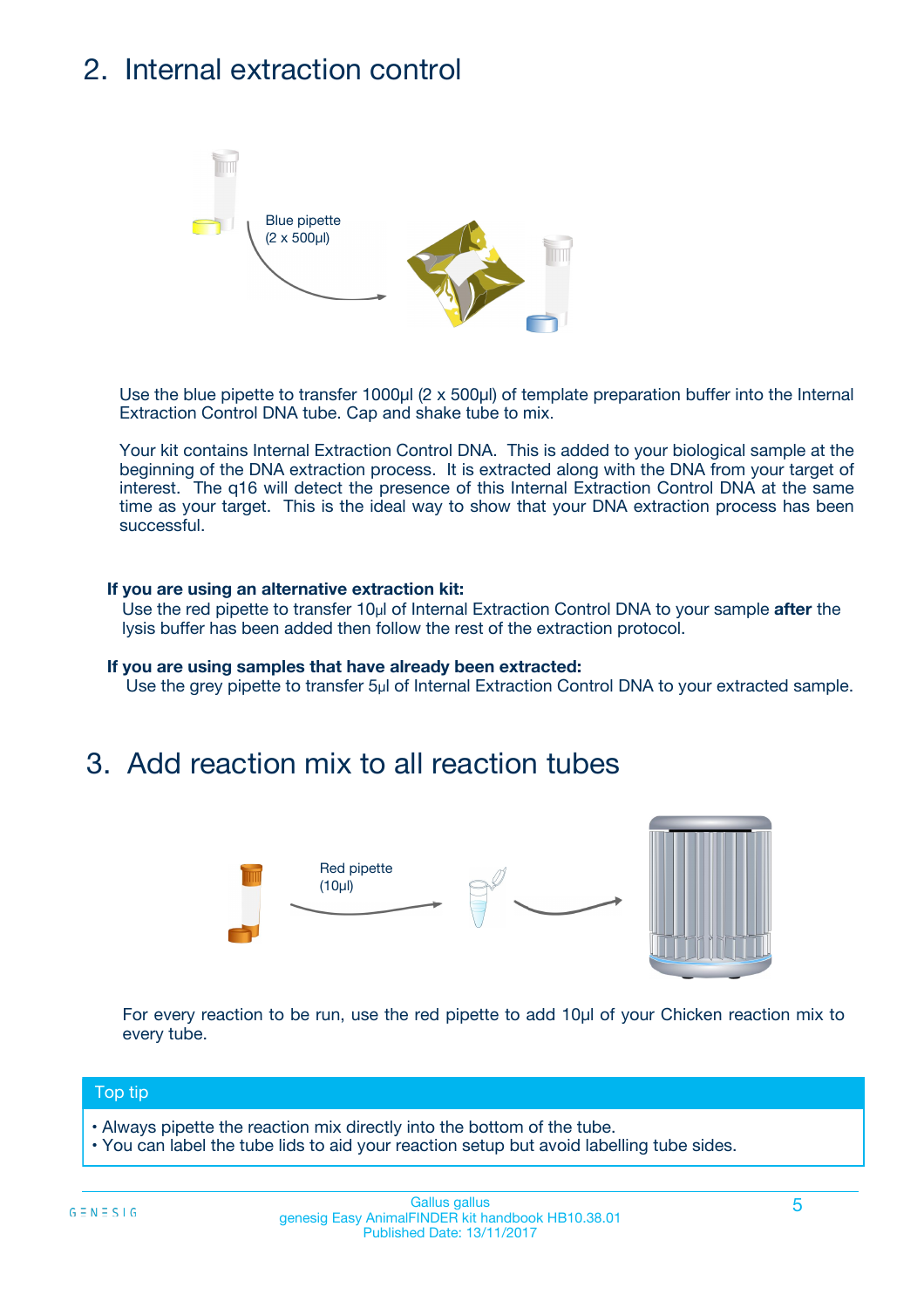## 4. Negative control



For each test you will require a negative control. Instead of DNA, water is used. This sample should typically prove negative thus proving that all of your positive samples really are positive.

To create a negative control reaction simply use the red pipette to add 10µl of the water to the required reaction tubes. Close these tubes after adding the water.

Because some genesig kit targets are common in the environment you may occasionally see a "late" signal in the negative control. The q16 software will take this into account accordingly.

#### Top tip

**•** Always add the water to the side of the tube to reduce the introduction of bubbles.

## 5. Set up a test



For each sample you wish to analyse, use the red pipette to add 10µl of your DNA sample to the required reaction tubes. Close these tubes after adding the sample. Always change pipette tips between samples.

### Top tip

**•** Always add the DNA sample to the side of the tube to reduce the introduction of bubbles.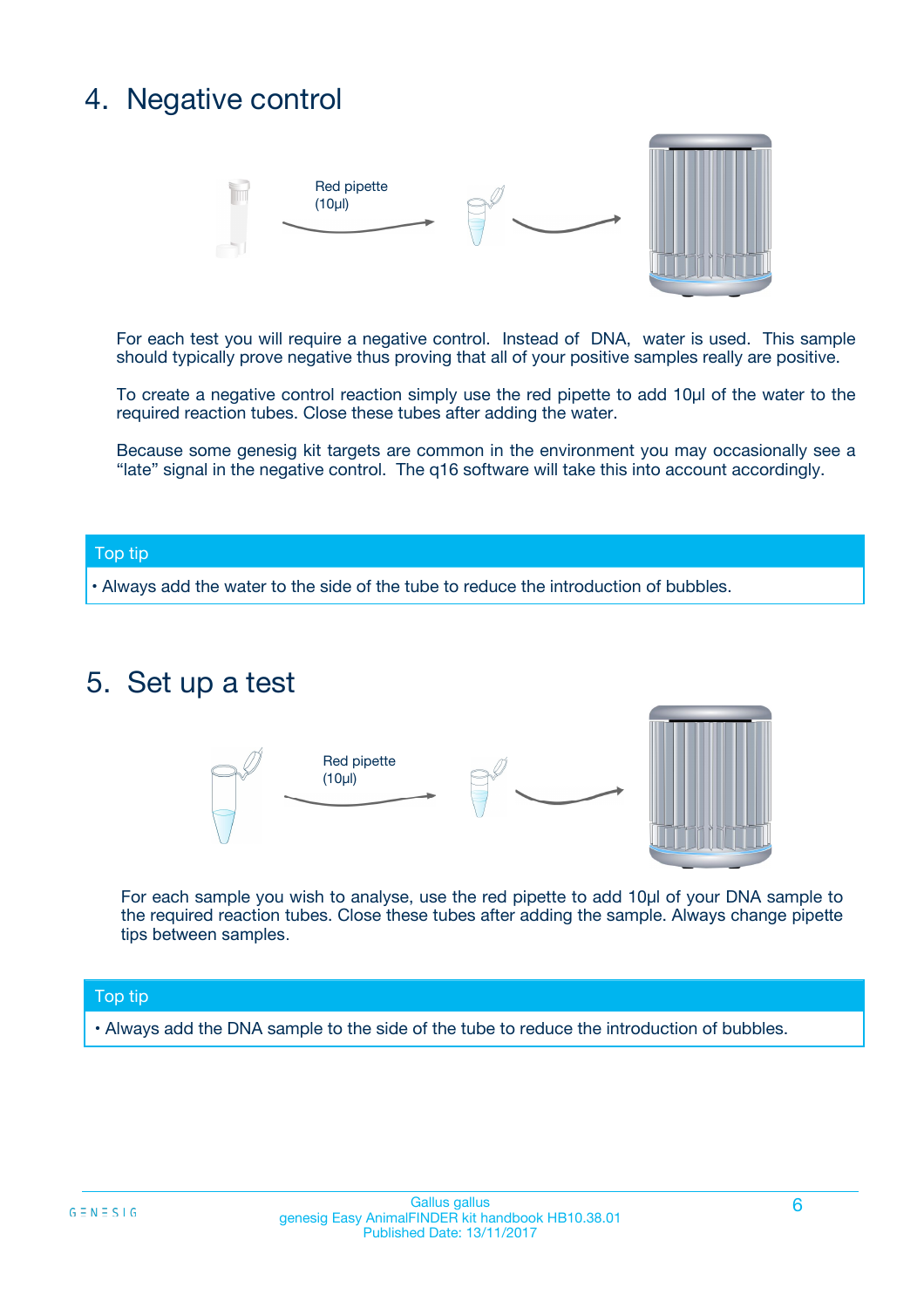## 6. Positive control



Use the blue pipette to transfer 1000µl (2 x 500µl) of template preparation buffer into the positive control template tube. Cap and shake tube to mix.

Each time you run a test you will require a positive control. This is a small portion of DNA from your target of interest. It serves two purposes:

1. It will always test positive so it shows that everything is working as it should be.

2. The q16 software knows how much DNA is present in the positive control. So it can automatically compare your sample of interest with the positive control to calculate the amount of target DNA in your sample.

To create a positive control reaction, simply use 10µl of the positive control instead of your DNA sample.



Take great care when setting up your positive control. The positive control template has the potential to give you a false positive signal in your other samples. Set positive controls up last after all other sample tubes are closed. Always change pipette tips between samples. You may even choose to set up positive controls in a separate room.

#### Top tip

**•** Always add the positive control to the side of the tube to reduce the introduction of bubbles.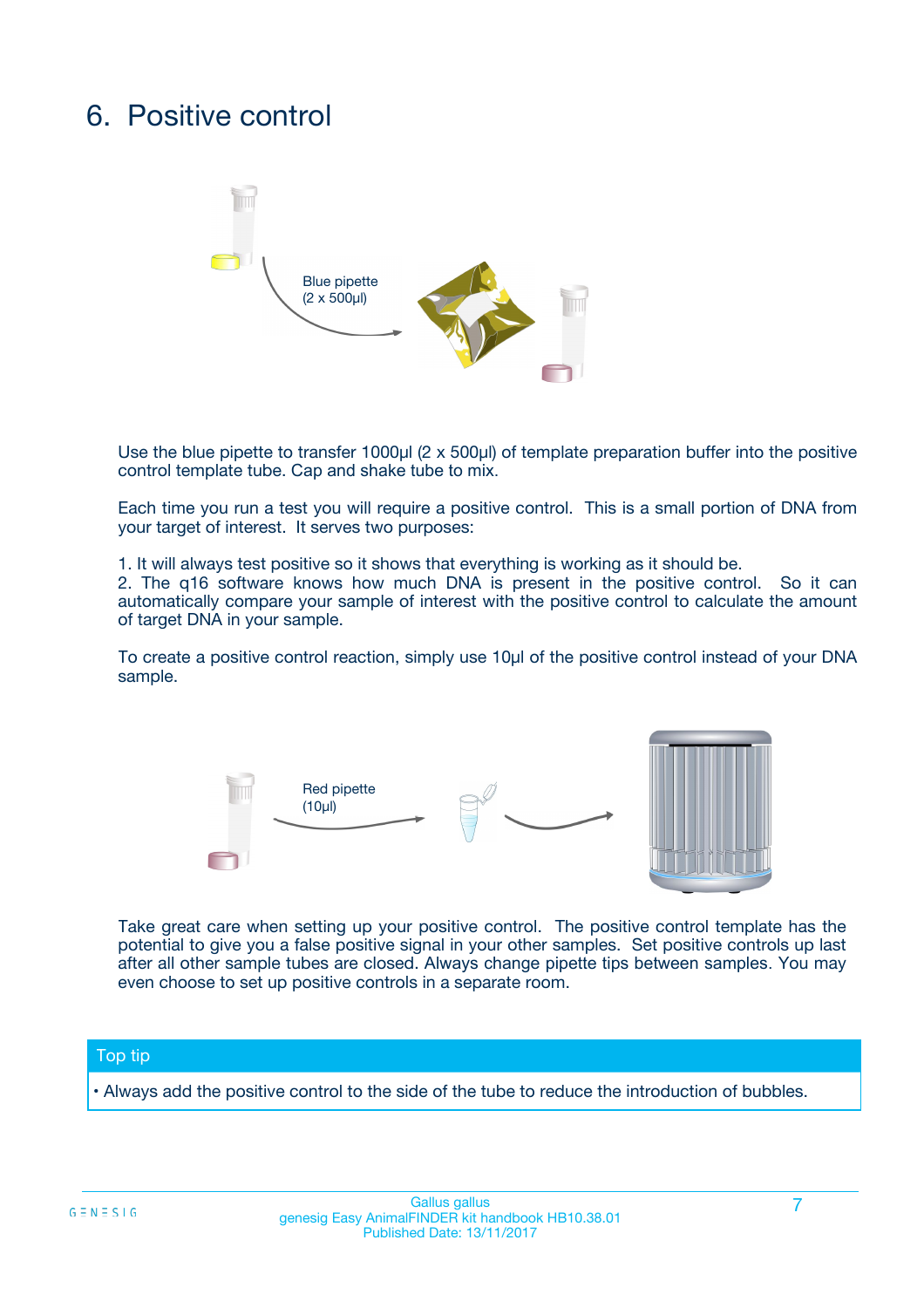## 7. Running the test

\*This kit should be used in conjunction with the q16's genesig Easy Target Detection Kit module\*

Place the tubes into the correct positions in your q16 as defined by the software this may include positioning of empty tubes to ensure that the q16 lid is balanced. The run can then be started.

|                      | genesig q16 PCR software - 1.2                                                    |                                            | $= 0$                                                                                   | $\Sigma$                     |
|----------------------|-----------------------------------------------------------------------------------|--------------------------------------------|-----------------------------------------------------------------------------------------|------------------------------|
|                      | Unsaved (New Experiment 2<br><b>Open Experiments:</b><br>$\overline{\phantom{a}}$ | <b>D</b> Open<br>Save<br>$\frac{1}{2}$ New | Save As<br><b>C</b> Close<br>$G \equiv N \equiv S \mid G$<br><b>&amp; Configuration</b> |                              |
| <b>Stages:</b>       | <b>Setup</b><br><b>Results</b>                                                    |                                            |                                                                                         |                              |
| <b>Notes</b>         |                                                                                   | <b>Samples</b>                             | <b>Tests</b>                                                                            |                              |
|                      | <b>Name and Details</b>                                                           | Color<br>Name                              | Note<br>Note<br>Color<br>Name                                                           |                              |
|                      | New Experiment 2017-10-26 11:06                                                   | Sample 1                                   | ÷<br>Test 1                                                                             | ÷                            |
|                      | Kit type: genesig® Easy Target Detection kit                                      | Sample 2                                   |                                                                                         |                              |
|                      | Instrument Id.:                                                                   | Sample 3                                   | $\equiv$                                                                                | $\qquad \qquad \blacksquare$ |
|                      | <b>Run Completion Time:</b>                                                       | Sample 4                                   |                                                                                         |                              |
| <b>Notes</b>         | <b>A</b>                                                                          | Sample 5                                   | ♦                                                                                       | 舎                            |
|                      |                                                                                   |                                            |                                                                                         |                              |
|                      |                                                                                   |                                            | a                                                                                       | a,                           |
|                      | V                                                                                 |                                            |                                                                                         |                              |
|                      |                                                                                   |                                            |                                                                                         |                              |
| <b>Well Contents</b> |                                                                                   |                                            | Run                                                                                     |                              |
| Pos.                 | Test                                                                              | Sample                                     | <b>Run Status</b>                                                                       |                              |
| 1                    | Test 1                                                                            | <b>Negative Control</b>                    | $\blacktriangle$                                                                        |                              |
| $\overline{2}$       | Test 1                                                                            | Positive Control                           |                                                                                         |                              |
| 3                    | Test 1                                                                            | Sample 1                                   | Show full log                                                                           |                              |
| $\overline{4}$       | Test 1                                                                            | Sample 2                                   |                                                                                         |                              |
| 5                    | Test 1                                                                            | Sample 3                                   | <b>Run Control</b>                                                                      |                              |
| 6                    | Test 1                                                                            | Sample 4                                   |                                                                                         |                              |
| 7                    | Test 1                                                                            | Sample 5                                   |                                                                                         |                              |
| 8                    |                                                                                   |                                            | $\triangleright$ Start Run<br>Abort Run                                                 |                              |
|                      |                                                                                   |                                            | $\overline{\mathbf v}$                                                                  |                              |

## Top tip

- Before loading tubes into the q16, check for bubbles! Flick the bottom of the tubes to remove any bubbles that may have formed during the test setup.
- Apply centrifugal force with a sharp wrist action to ensure all solution is at the bottom of the reaction tube.
- When repeating a test you can use a previous file as a template by clicking 'open' then selecting File name > Files of Type > Experiment file as template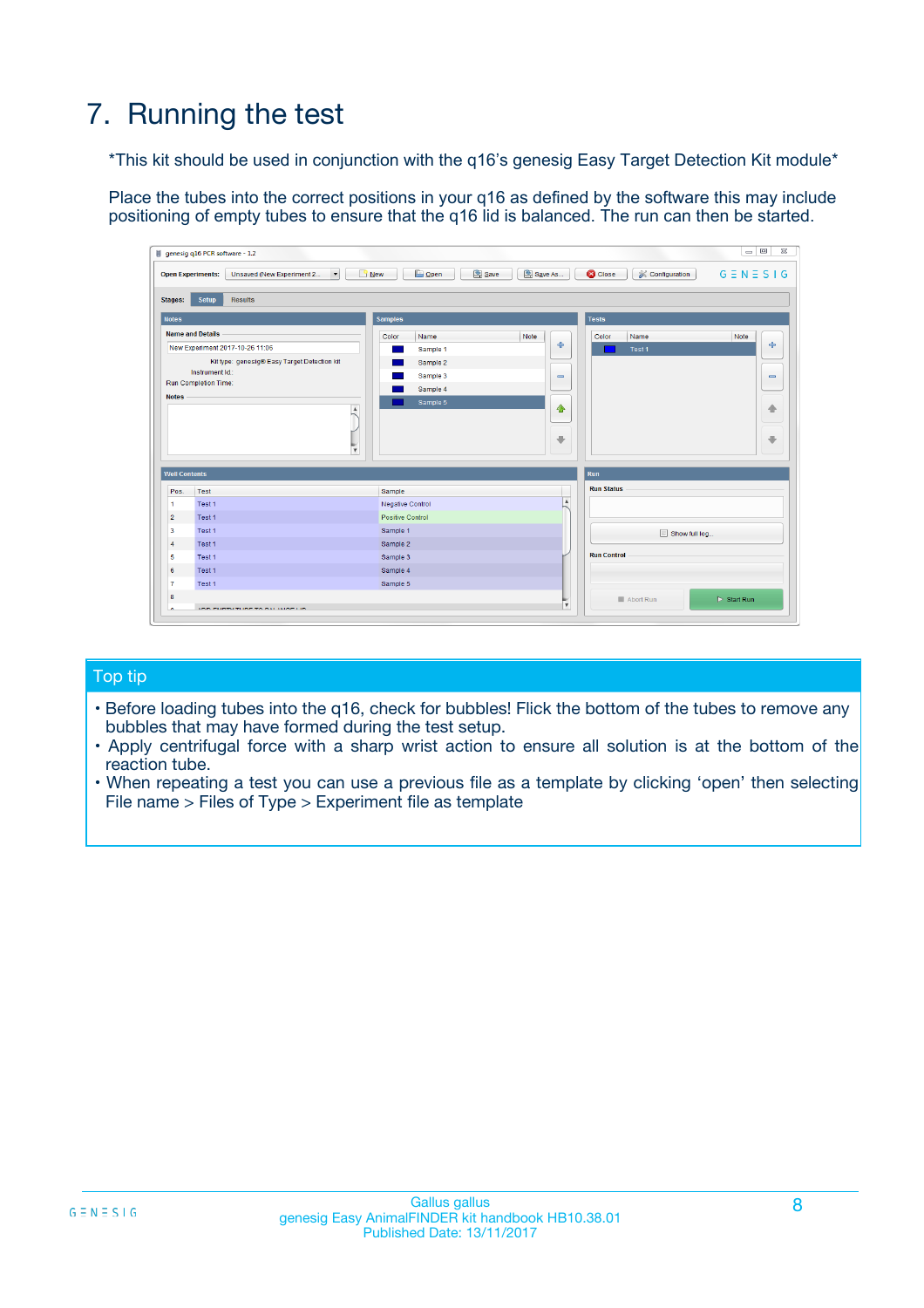## What do my results mean?

Analysis of your data is carried out automatically by the genesig q16. The following information is designed to help you fully understand a result or to troubleshoot:

## "Positive"

### **Explanation**

Your sample has produced a positive result. Your target of interest is present and you can use the reported quantity.

"Negative"

### **Explanation**

Your sample has produced a negative result. The target is not present in your sample.

## "Test contaminated"

### **Explanation**

The Negative Control should be completely free of any DNA. If you see this error message it means that at some point during the setup, the Negative Control has been contaminated with DNA and has given a positive signal. This contamination has invalidated the test. The Positive Control and your test samples are both possible sources of contaminating DNA. The genesig q16 reaction tubes from previous runs will also contain very high amounts of DNA so it is important that these are carefully disposed of after the run is completed and NEVER OPENED. It may be the case that your kits have become contaminated which will lead to the same problem occurring repeatedly.

### **Solutions**

1. Clean your working area using a commercial DNA remover solution to ensure the area is DNA free at the start of your run and re-run the test

2. If the problem persists then the kit has become contaminated and it will have to be discarded and replaced with a new kit. When you open the new kit, run a simple test to show that changing the kit has solved the problem. Prepare a test which includes only the Positive Control, the Negative Control and one 'mock sample'. For the 'mock sample' add water instead of any sample DNA. The result for the Negative Control and the mock sample should be negative indicating that contamination is no longer present.

### **Preventive action**

An ideal lab set-up has a 'Clean area' where the test reagents are prepared and a 'sample area' where DNA samples and the Positive Control template are handled. The best workflow involves setting up all the test components (excluding the positive control template) in the clean area and then moving the tests to the sample area for sample and Positive Control addition. If this method is followed then the kit components are always kept away from possible sources of contamination. For extra security the Negative Control can be completely prepared and sealed in the clean area. All work areas should be decontaminated regularly with DNA remover.

## "Sample preparation failed"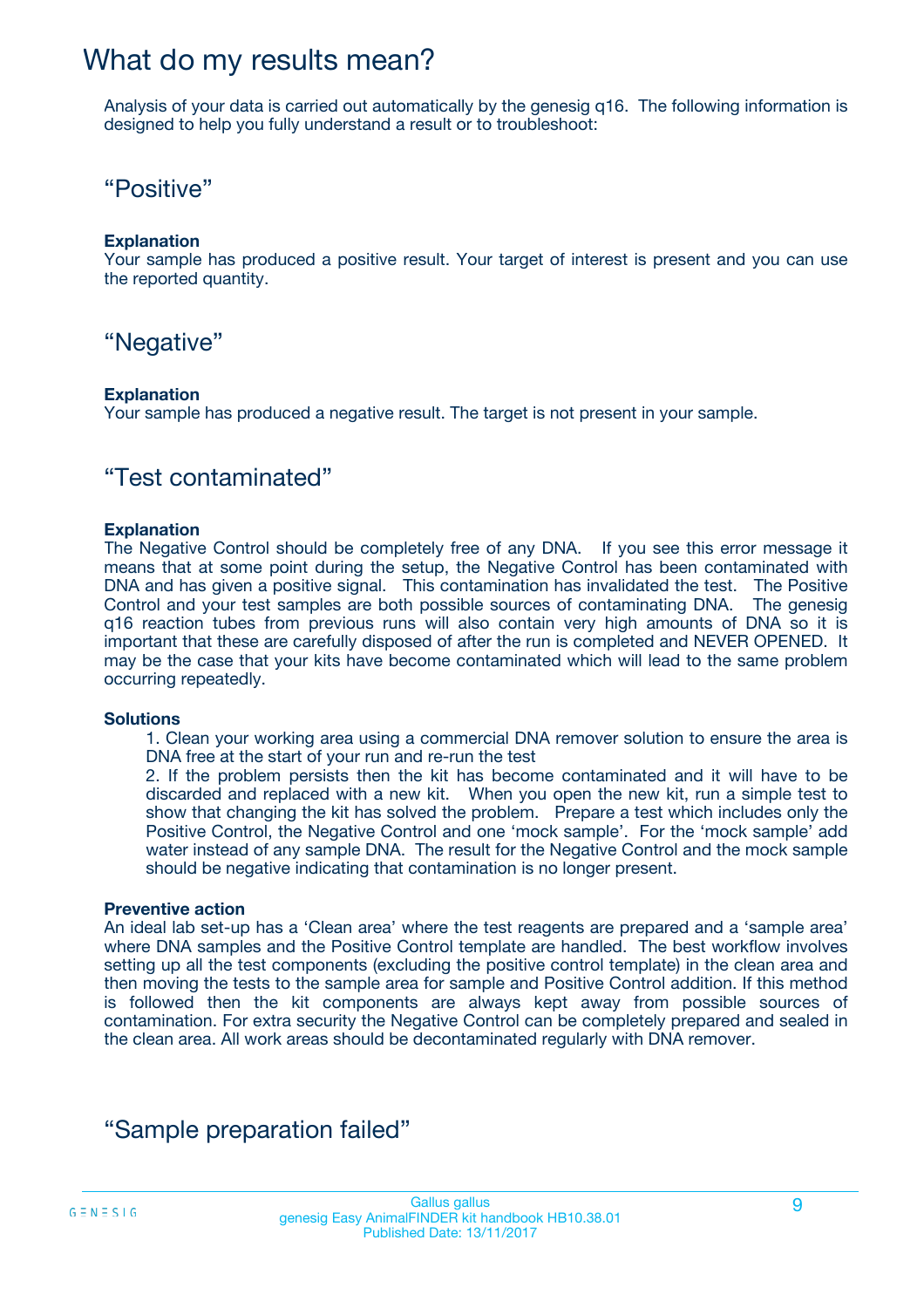### **Explanation**

The test has failed because the quality of the sample was not high enough. The Internal extraction Control component identifies whether the sample has been prepared correctly and is of suitable quality. This error message means that this quality control test has failed and the sample quality is not high enough for analysis.

#### **Solutions**

- 1. Check the sample preparation protocol for any user errors then repeat.
- 2. Poor quality samples can result from overloading the sample preparation protocol with too much starting material. Try reducing the amount of starting material then repeat.

3. Failing to add the Internal extraction Control DNA to your sample during the sample preparation protocol can also lead to a reported result of "sample preparation failed". Ensure that this step has not been overlooked or forgotten. If your samples are derived from an archive store or from a process separate from your genesig Easy extraction kit; you must add 5µl of Internal Extraction Control DNA into each 0.5ml of your sample to make it suitable for use on the q16.

## "Positive result, poor quality sample"

### **Explanation**

The test is positive so if you are only interested in obtaining a 'present or absent' answer for your sample then your result is reliable. However, the test contains an Internal Extraction Control component that identifies if the sample is of high quality. This quality control test has failed and the sample is not therefore of high enough quality to accurately calculate the exact copy number of DNA present. If you require quantitative information for your sample then proceed with the solutions below.

### **Solution**

1. For appropriate solutions, read the "Sample preparation failed" section of this handbook.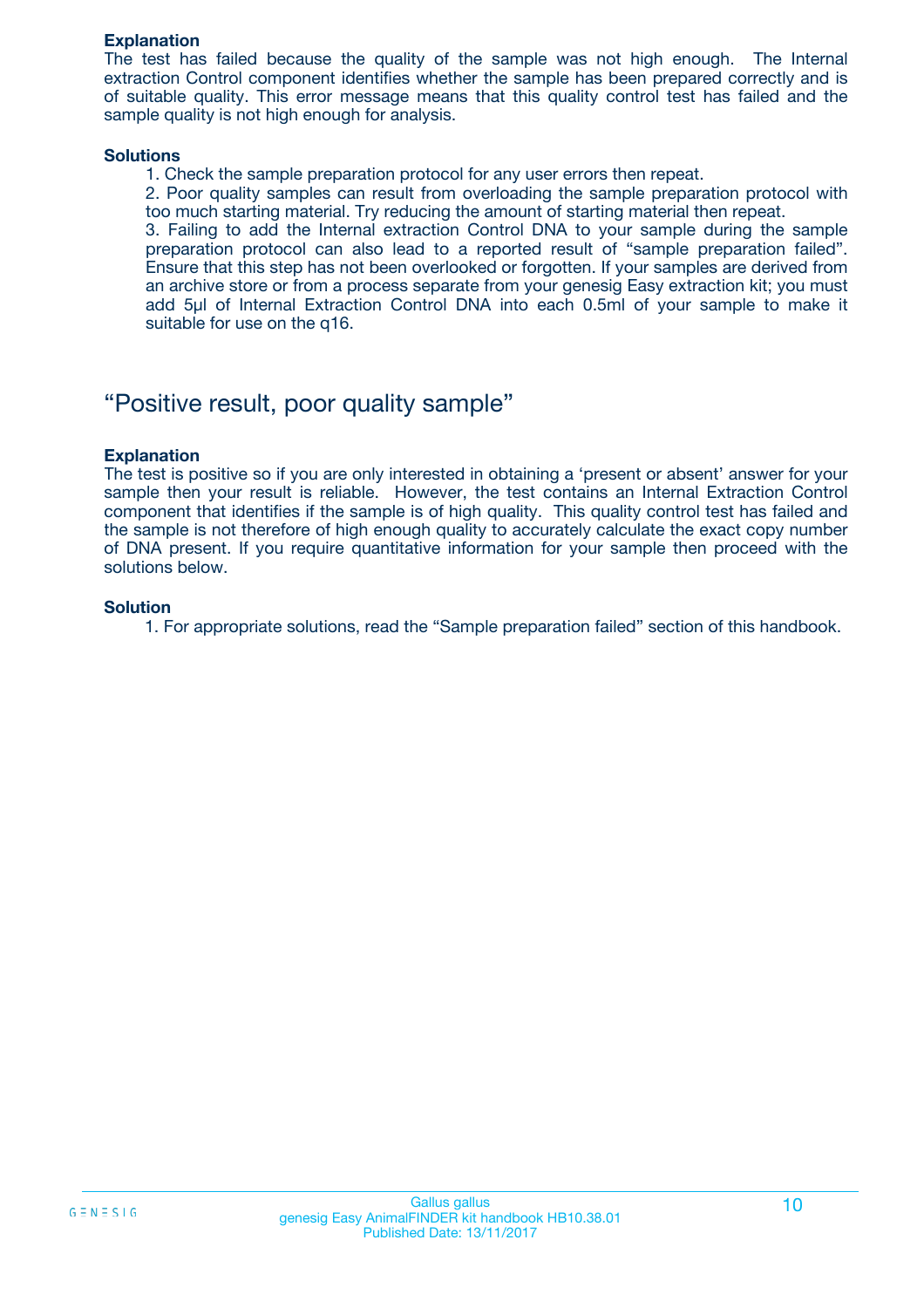## "Test failed"

### **Explanation**

The test has failed because the Positive Control has not worked. The Positive Control is present to show that all aspects of the test are working correctly together. When this control test fails, the test as a whole is invalidated. This finding indicates that a problem has occurred in the reaction set-up part of the experiment and has nothing to do with sample preparation.

### **Solutions**

- 1. Check the entire workflow and test set-up to look for any user errors, then repeat the test e.g. have the right colour pipettes and solutions been used with the correct tubes?
- 2. Ensure the positive and negative controls are inserted into the correct wells of your q16.

3. A component of the test may have 'gone off' due to handing errors, incorrect storage or exceeding the shelf life. When you open a new kit, run a simple test to show that changing the kit has solved the problem. Prepare a test which includes only the Positive Control, the Negative Control and one 'mock sample'. For the 'mock sample' add internal control template instead of any sample DNA. If the Positive Control works, the mock sample will now be called as a negative result.

## "Test failed and is contaminated"

### **Explanation**

The Positive Control is indicating test failure, and the Negative Control is indicating test contamination. Please read the "Test Failed" and "Test contamination" sections of this technical support handbook for a further explanation.

### **Solution**

1. For appropriate solutions, read both the "Test failed" and "Test contaminated" sections of this handbook.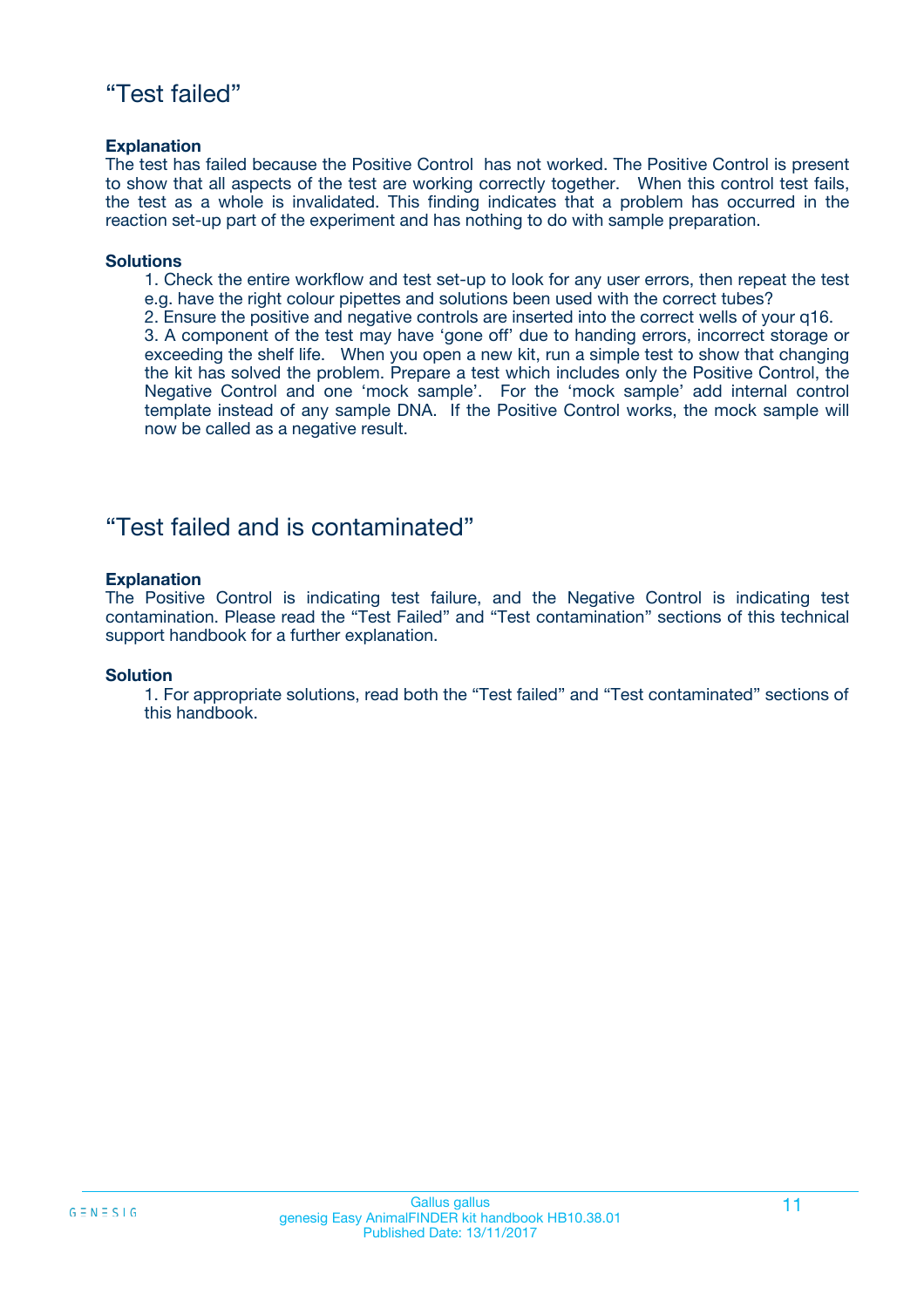## **Specificity**

The Primerdesign genesig Kit for Gallus gallus (Chicken) genomes is designed for the in vitro quantification of Chicken genomes. The kit is designed to have the broadest detection profile possible whilst remaining specific to the Chicken genome.

The primers and probe sequences in this kit have 100% homology with a broad range of Chicken sequences based on a comprehensive bioinformatics analysis.

If you require further information, or have a specific question about the detection profile of this kit then please send an e.mail to enquiry@primerdesign.co.uk and our bioinformatics team will answer your question.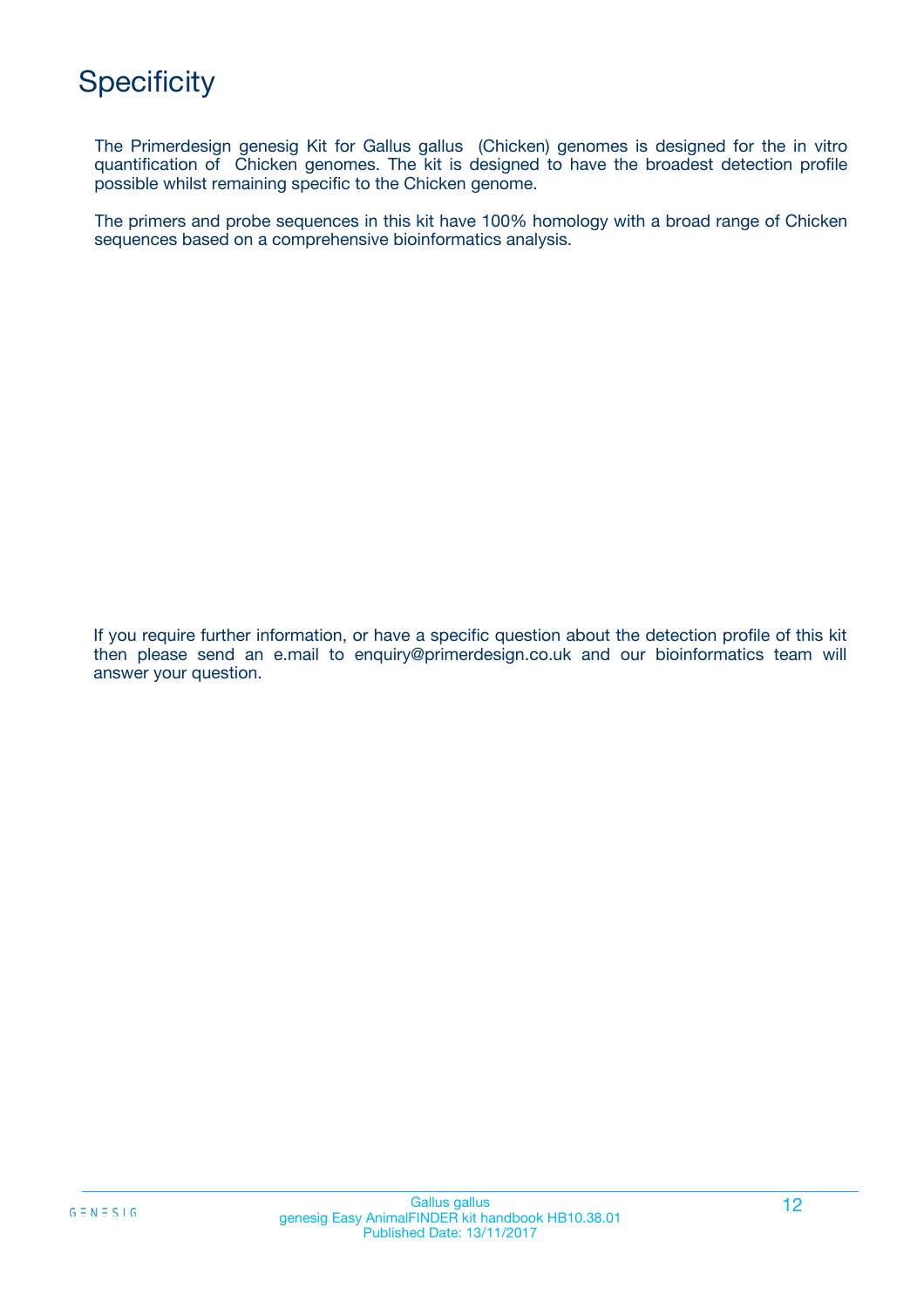## Principles of the test

Intended for use with the q16's genesig Easy Target Detection Kit module, this kit provides a method for detecting Gallus gallus mitochondrial DNA in both food and non-animal samples. For example, the inclusion of an internal extraction control template allows the user to definitely confirm the absence of animal material in cosmetic and pharmaceutical products when no animal DNA is present.

#### **Positive control**

The kit provides a positive control template which should be used on every run to prove that your reaction conditions are working correctly. Please note the positive control template poses a significant risk of contamination and should be handled carefully in a separate post PCR environment.

#### **Negative control**

To validate any positive findings a negative control reaction should be included every time the kit is used. For this reaction the RNase/DNase free water should be used instead of template. A negative result indicates that the reagents have not become contaminated while setting up the run.

#### **Internal extraction control**

When performing DNA extraction, it is critical to have a DNA template that is added to the extraction of your sample. This control DNA is then extracted along with the biological DNA of your sample and can be detected as a control for the extraction process. Successful detection of the internal extraction control DNA by the q16 indicates that the test has gone well. The internal extraction control is detected through the q16's internal control channel and does not interfere with the AnimalFINDER test.